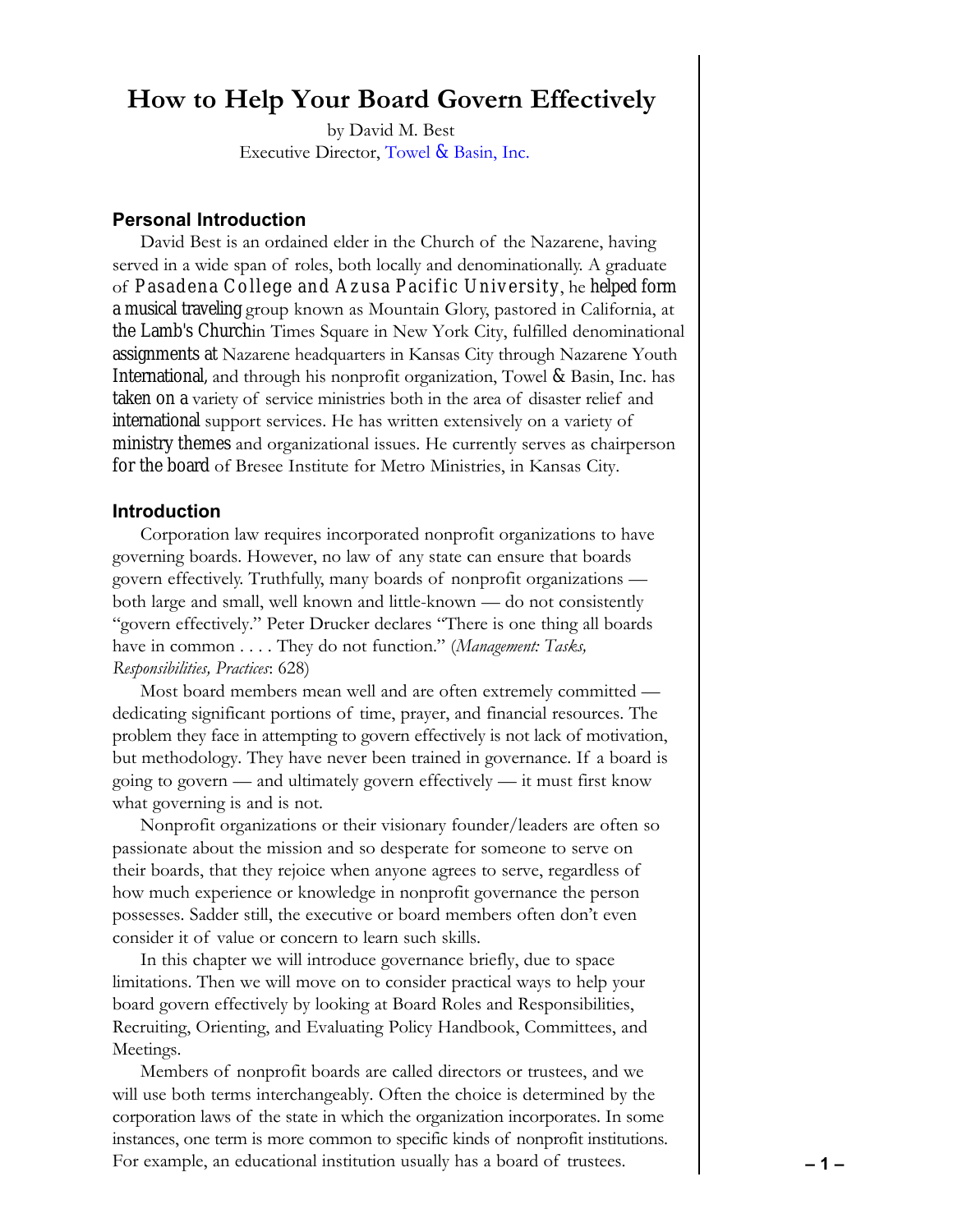"Director" is the term common to the social services field, but it is instructive to remember the language of "trustee." Board members hold "in trust" the organization's good for the sake of its owners. In the language familiar to faith communities, board members are stewards of an organization owned by someone else. These stewards are totally accountable morally, ethically and legally.

Speaking of laws, please keep in mind that what follows is not legal advice. I am not a lawyer and therefore unqualified to offer legal counsel. This chapter will give you information that is current at this time. It reflects my study of governance and personal experience over more than three decades of leading and serving on numerous boards of voluntary/nonprofit organizations.

This chapter and the sources listed under "Further Resources" can give you a significant start in helping your board govern effectively. But remember, you must know and govern your nonprofit compassionate ministry center by the current Federal laws and statutes of the state or province where your nonprofit compassionate ministry center operates. Please consult an attorney who is knowledgeable in nonprofit law, as well as your local ordinances and regional requirements for charitable or religious corporations.

A final thought before we plunge into some specifics. Peter Drucker says "Managing is doing things right. Leadership is doing the right thing." One might also say efficiency is doing things right, and effectiveness is doing the right thing.

We are considering what it means to "govern effectively." What "right" thing" must a board do to be effective? In a word, "govern." There is a difference between governing and managing, although they are in relationship. Similarly, efficiency and effectiveness, while distinct, are in relationship, and when properly understood, strengthen one another.

But to quote Drucker again, "there is nothing so useless as doing efficiently that which should not be done at all." A Board can be very efficient in doing things right, but still not be effective if it is not doing the "right thing" — governing. Certainly the "means" by which an organization reaches its "ends" are important, especially for faith-based organizations. But the "means" is the management work of the staff. The Board must focus on the "ends."

One expert declares this to be the "pivotal duty of governance," stating "an issue is an ends issue if and only if it directly describes what good, for whom, or at what cost. If not, it is not an ends issue, no matter how important, no matter who decides it, no matter how closely it is to goals, strategies, mission or perceived board work." (CarverGuide 1:14)

Trustees are governing when they deal with an organization's "ends." But "doing right things" (effectiveness) without "doing things right" (efficiency) can bring the doing of right things to an early end! A board governs effectively when it is establishing policies that define ends, determine values, and delegate power to the CEO/staff for efficiently managing the organization to its right (and for compassionate ministry centers, "just," "right-eous") ends. Only then can effectiveness and efficiency, governance and management, exist in synergistic relationships.

In light of this, let's begin to consider what it means for a board to focus on the "ends" issues, to do the "right thing" — in other words, to "govern effectively." **– 2 –**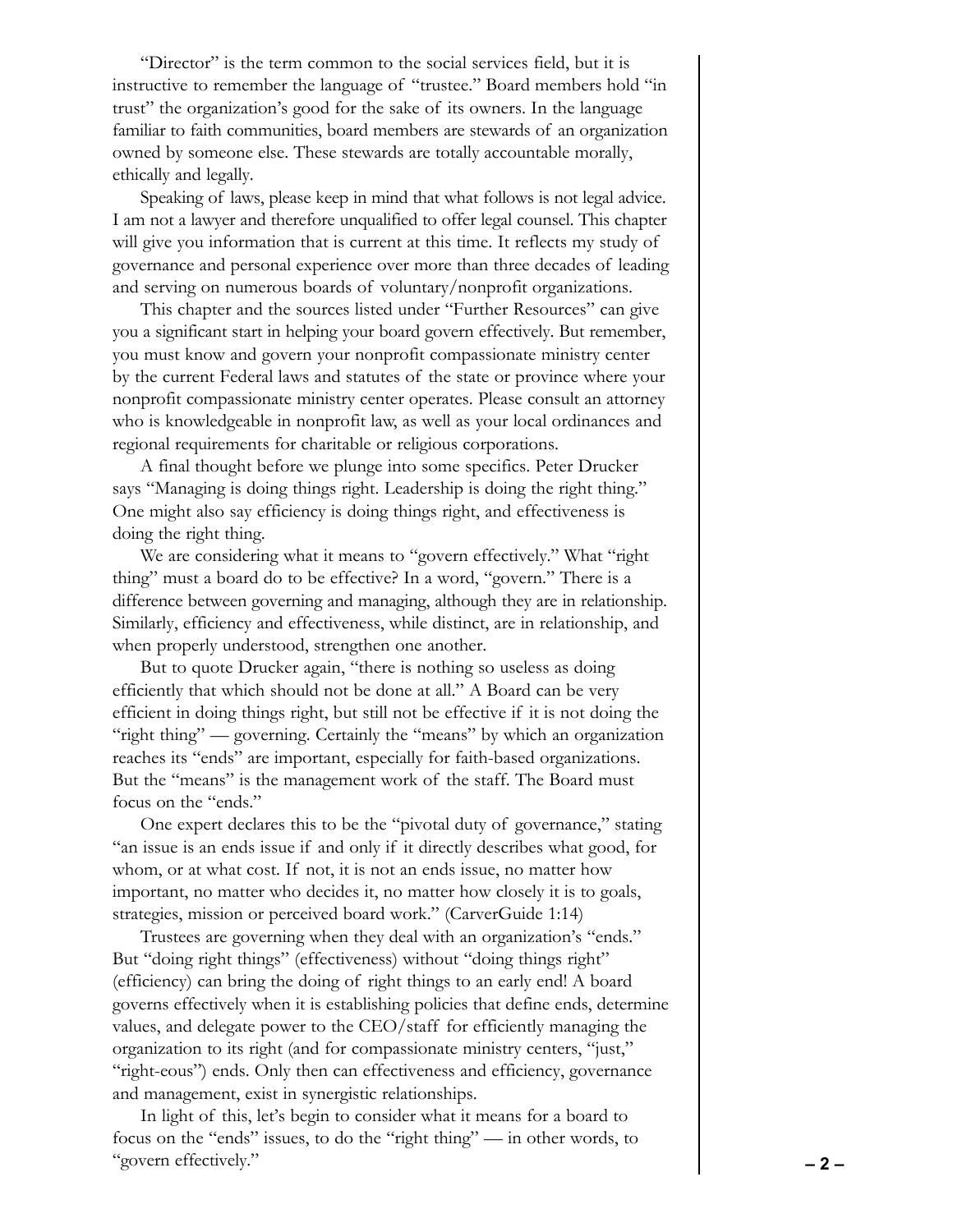# **Responsibilities of the Board**

<span id="page-2-0"></span>The responsibilities of a board are commonly misunderstood. We can move to a more accurate understanding by recognizing:

- There is a difference between managing and governing.
- There is a difference between day-to-day operations and setting policies for those day to day operations. In an admittedly overly simplified way, one might say: Staffs manage; boards govern.

John Carver has developed a comprehensive explanation and model for governance. Called Policy Governance®, he defines it as "a specific set of concepts and principles and their applications to the servant-leadership of boards and the board-management partnership." You can read a summary of Policy Governance® at [www.carvergovernance.com.](www.carvergovernance.com) His book, *Boards That Make A Difference: A New Design for Leadership in Nonprofit and Public Organizations*, is the definitive examination of this model applied to nonprofits.

The ten basic principles upon which Carver has constructed his model of Policy Governance® are:

Principle 1: The trust in trusteeship

Principle 2: The board speaks with one voice or not at all

- Principle 3: Board decisions should predominately be policy decisions
- Principle 4: Boards should formulate policy by determining the broadest values before progressing to more narrow ones
- Principle 5: A board should define and delegate rather than react and ratify
- Principle 6: Ends determination is the pivotal duty of governance.
- Principle 7: The board's best control over staff means is to limit, not prescribe
- Principle 8: A board must explicitly design its own products and process.
- Principle 9: A board must forge a linkage with management that is both empowering and safe.
- Principle 10: Performance of the CEO must be monitored rigorously, but only against policy criteria

(*CarverGuide, 10 Basic Principles of Policy Governance*. Jossey-Bass. 1996)

Carver's model proposes much more than new definitions of old, familiar terms. It is nothing less than a new paradigm. It deserves serious study and consideration by any CEO and board interested in governing effectively as servant leaders in a needy world.

A helpful introduction to the basic responsibilities of nonprofit boards is offered by Richard T. Ingram. The 2003 updated edition of his best-selling booklet from [BoardSource's](www.boardsource.org) (formerly National Center for Nonprofit Boards) *Governance Series* entitled "Ten Basic Responsibilities of Nonprofit Boards" summarizes them as:

- 1. Determine the organization's mission and purpose
- 2. Select the chief executive
- 3. Provide proper financial oversight
- 4. Ensure adequate resources
- 5. Ensure legal and ethical integrity and maintain accountability
- 6. Ensure effective organizational planning
- 7. Recruit and orient new board members and assess board performance  **3 –**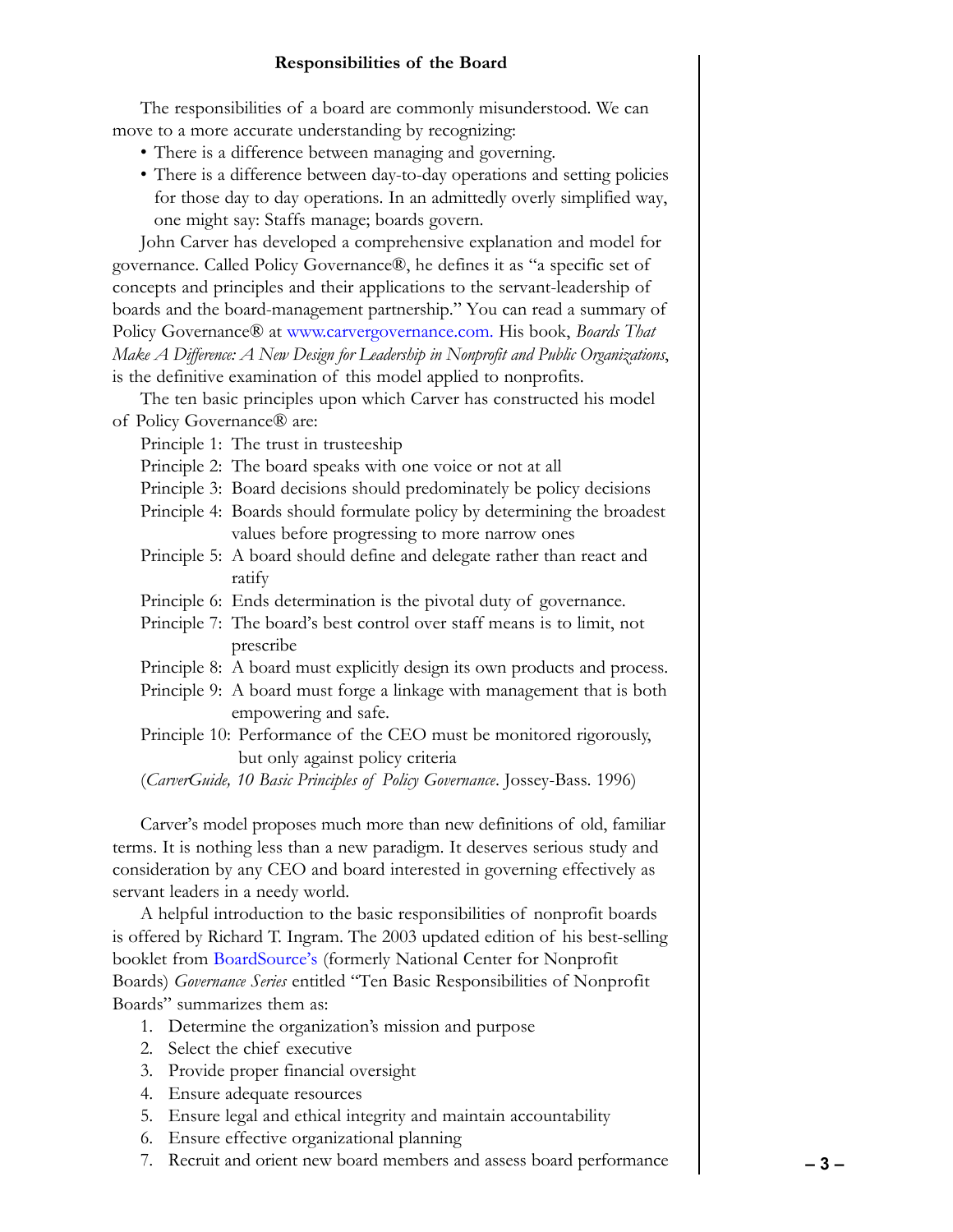- 8. Enhance the organization's public standing
- 9. Determine, monitor and strengthen the organization's programs and services
- 10. Support the chief executive and assess his or her performance

In a booklet written specifically for people starting compassionate ministry centers (CMCs) in the Church of the Nazarene, Oliver R. Phillips lists nine responsibilities for the board of a Nazarene-affiliated CMC:

- 1. Govern through policy
- 2. Select quality board members
- 3. Ensure vision and clarity of mission
- 4. Provide spiritual leadership and prayer support
- 5. Organize the board for effectiveness
- 6. Appoint, empower, support and evaluate the executive director
- 7. Facilitate a strategic plan
- 8. Manage financial resources
- 9. Represent the CMC to the public

Although it has a different order and some variation of terms, there is a clear pattern here. Boards are to govern through establishing and enforcing policies. Boards are not to engage in managing projects, programs or personnel (other than the CEO). The linkage of governance and management happens at the Board-CEO connection, and most intensely, the Board Chair-CEO relationship.

One simple way to test your board's governing effectiveness is to review its work in four to six previous meetings. What portion of those board meetings dealt with the "ends" responsibilities listed above? How much of the board's time was spent on "means" issues (program, staffing, or operational/physical plant problems)? The answers will give you an idea of how well your board is, or is not, governing

#### **Responsibilities of Board Members as Individuals**

Along with, but distinct from, the role and responsibilities of a Board as a whole, each member should have a clear understanding of the personal responsibilities involved.

It is extremely valuable to have these individual expectations in writing and signed as a covenant agreement by the board member. Bobb Beihl's *The Effective Board Member* has a sample "Leadership Commitment" pledge you could adapt. For a more expansive statement you might include the following categories with specific content in each one that is customized for your organization: General Expectations, Meetings, Relationship with Staff, Avoiding Conflicts, Fiduciary Responsibilities, Fund Raising (Ingram:15-17. 1992). See also the seven responsibilities of individual board members in *The 12 Step Program: Steps to Starting a Compassionate Ministry Center* (Phillips).

For a board to govern effectively, it must determine and put in writing what the organization expects from every individual board member those duties and activities clearly stated and agreed to by each member.

Finally, unlike their counterparts in for-profit corporations, directors or **– 4 –**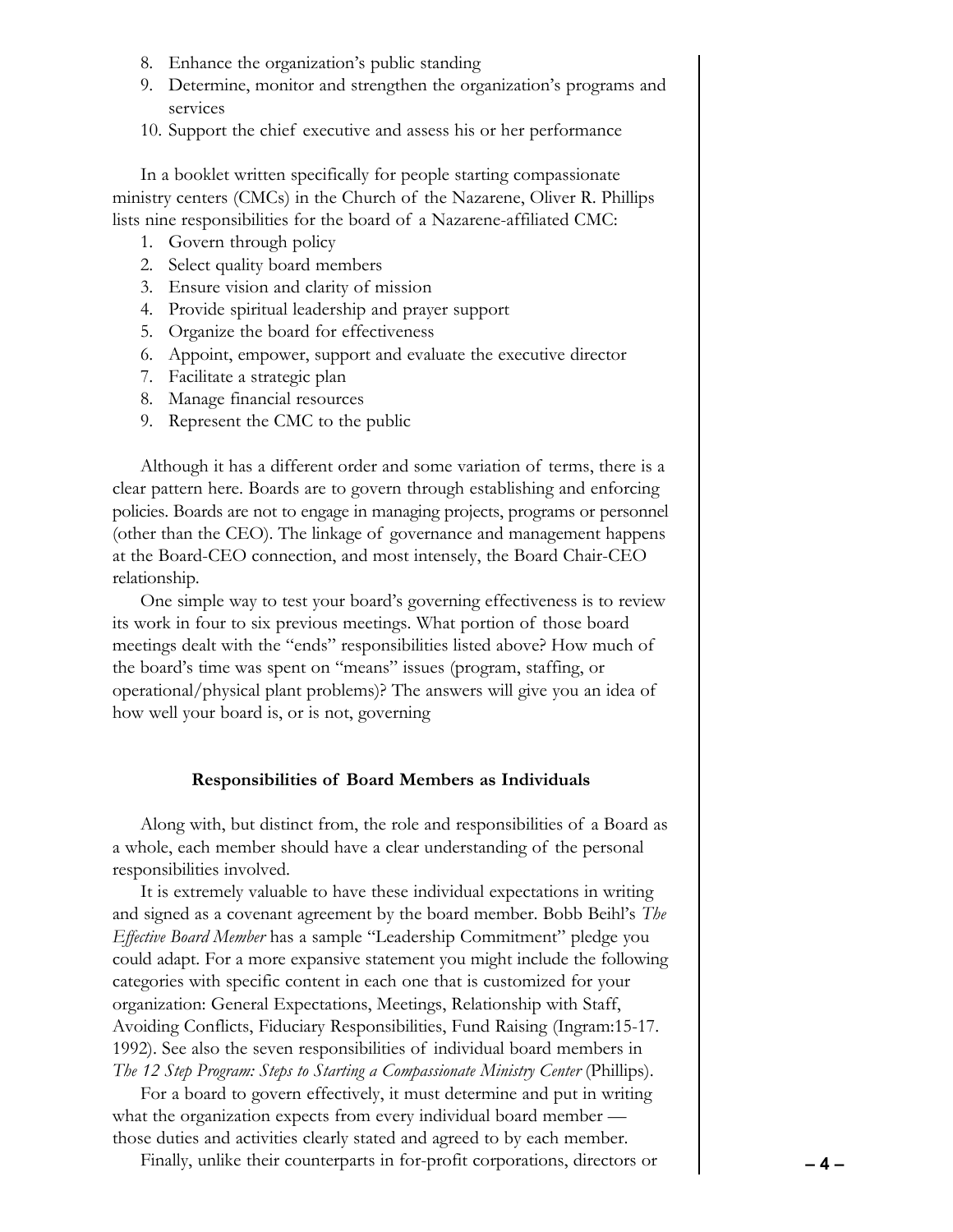trustees on nonprofit boards serve without remuneration. Some organizations decide to reimburse directors for travel expense related to meetings, but many nonprofits consider these costs to be part of the directors' contribution to the organization.

#### **Composition of the Board**

Should your board of directors be local, national or combination of both?

It depends. Is your organization national or international in its scope and programs? Or is your organization's purpose and "owners" focused on a particular region, city or neighborhood?

The board should reflect the organization's owners, its geographic and demographic mission.

#### **Recruiting Board Members**

I once heard a consultant suggest that the best time to deal with "problem" employees is in the interview process, before hiring them!

"Problem" board members (inactive, argumentative or antagonistic toward organization mission, lack of participation in fund raising, meddling in the staff's day-to-day management) could be avoided or greatly reduced by having an intentional process for recruiting, orienting and evaluating potential and current board members.

Develop a list of potential board candidates. Identify the skills of each one. Using a grid, check candidates' skills and backgrounds against your board's needs. (See a sample grid at [www.managementhelp.org\)](www.managementhelp.org)

Create a simple application or questionnaire for candidates that requests biographical information, why they are interested in serving on the board, how they believe they can contribute, and how they would hope to benefit personally from serving.

Give prospective candidates information on the organization, copies of board responsibilities and the expectations for each individual member. Boards will often appoint a committee to handle much of the initial recruiting and screening process (usually called the "Nominating Committee," but today, the term "Governance Committee" is frequently being used). This committee would continually monitor board composition and assess skills or characteristics deficient within the board. It could be charged with designing a recruitment plan and ongoing cultivation of new prospects, orienting new board members, continued development of current members and establishing a means for the board's regular self-assessment.

You can find additional ideas and tools for effective recruiting in a publication entitled *The Effective Board Member* or through the online [Free](www.managementhelp.org) [Management Library\(sm\).](www.managementhelp.org)

#### **Orienting Board Members**

This is an essential task for boards that wish to govern effectively. A **– 5 –**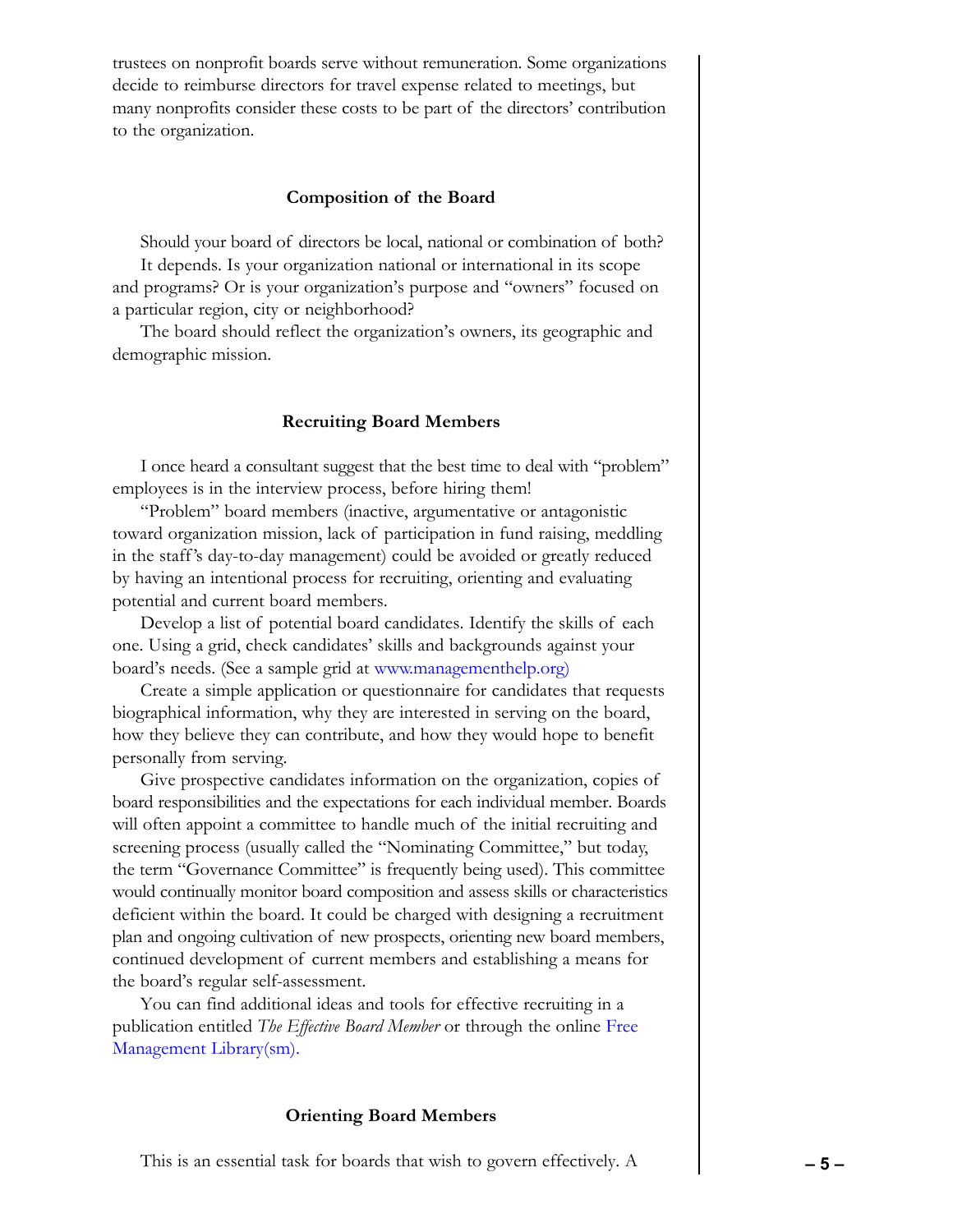time could be set solely for new members, but it can be extremely valuable to have the orientation include the entire board. The orientation serves as a "refresher course" for the veterans, and when incorporated into a board retreat or prior to/part of a regular board meeting, can be a powerful team building event on the organization's annual calendar.

The Board would determine the orientation's content, with the Chair or someone he/she designates as facilitator. This would be the time to go over material in the board handbook, review board responsibilities and individual member agreements, and assign new members to committees. You would want to plan for a "Question and Answer" time. Some boards designate a current member as a mentor to each newly elected board member.

#### **Evaluating Board Members**

Evaluate each board member annually, even if serving a multi-year term. This evaluation can be formal or more informal, depending on the organization's size and capacity. Minimally, the executive director and chair (or appropriate committee) should look at the member's record of attendance and giving.

If a director is found to be underperforming, he or she can be invited to meet personally with the chair and executive. Many times, the director may have forgotten a pledge or failed to inform the secretary of compelling circumstances such as illness or travel that forced missing meetings.

Central to evaluation is the concept of accountability, of board members accountable to the organization and each other. For organizations rooted in Christian tradition, mutual accountability and care should be familiar concepts, even if they are not always normative. Honest, fair evaluations, however, depend upon mutually acceptable benchmarks, standards of behavior, and goals, not the unspoken expectations of a chair or CEO.

It cannot be overemphasized! The only way evaluations will be truly helpful for both organization and board member is, if there are clear, written agreements specifying director commitments.

Having clear expectations and criteria in writing (e.g., attendance requirements and number of excused absences allowed) will greatly assist board leadership should a board member need to be removed. Term limits and leaves-of-absence are other ways through which ineffective members can be removed.

#### **Chairperson of the Board**

One of the most important factors for effective and efficient board meetings is the chairperson. Preferably, you want someone who has experience in leading meetings, or is willing to learn by reading books, listening to audio programs, attending seminars and exposure to other organizations' board meetings conducted by experienced chairs.

Ineffective or inefficient board meetings will quickly dampen the enthusiasm and participation of directors. Some of the most experienced and gifted people with potential for greatest contribution of their time and **– 6 –**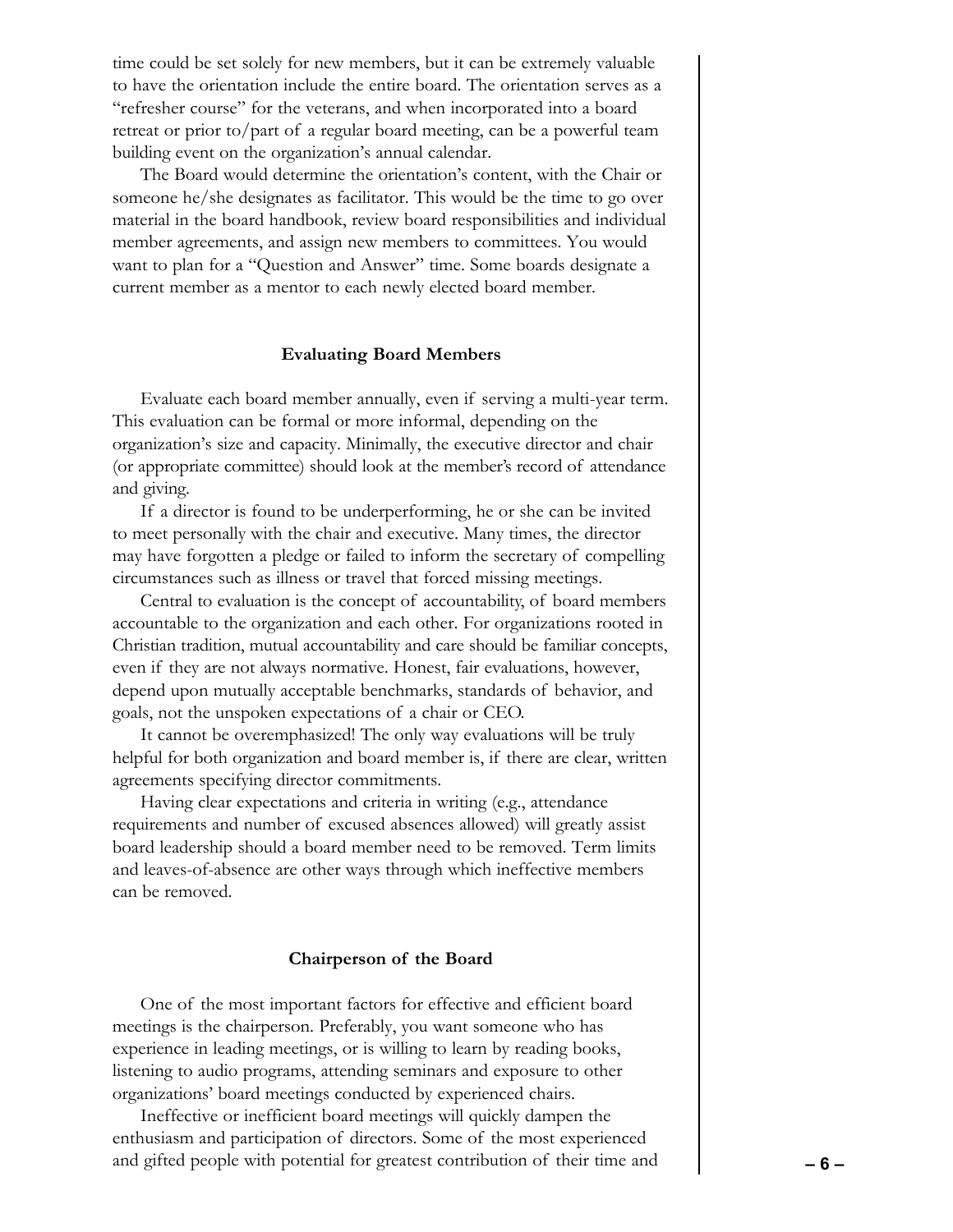money will stop coming or threaten to resign.

## **Board Member Handbook**

Provide each board member an updated handbook or manual. The handbook is a key ingredient for helping the board govern effectively since it assists in orienting and training new trustees. For the veteran board member, the handbook is a working tool, helping him or her participate intelligently and discharge the stewardship diligently.

Create the handbook with a ring binder that includes divider tabs and a table of contents. Board members can easily add or remove items, keeping the handbook a current resource for them. It is a good idea to date each item

The handbook should contain copies of an organizational history or a one- page fact sheet, legal documents (including corporate charter, by-laws, IRS determination letter), the organization's strategic planning document, marketing plan, fundraising plan, policies and procedures for the board (including conflict of interest disclosure statement form, individual member guidelines and expectations), employee handbook and policies, staff organizational chart, position focus sheets (job descriptions), and any other policies implemented by the board.

You can also include a directory of board members with contact information and brief biographies, sections for minutes of previous meetings, annual planning/events calendar, financial statements, annual budgets (operational, capital), the most current annual report, copies of brochures, and recent news or media coverage.

#### **Committees**

Does your board need committees? Many boards establish committees because they think that they are required to do so, or believe it will help them govern rather than manage. But, too often, board committees simply end up doing the work of staff. When this happens, the board again has confused governance with management despite good intentions. If you have committees, be certain they are doing board work, not work that should be done by staff.

#### **Effective and Efficient Meetings**

#### *Announce meetings in advance.*

An organization's by-laws often prescribe how much notice must be given, and if this notification must and/or can be in written, electronic or telephone message format.

#### *Have a purpose and printed agenda for each meeting.*

It will help your board be more effective if you send them an agenda before the meeting and include materials such as financial, standing **– 7 –**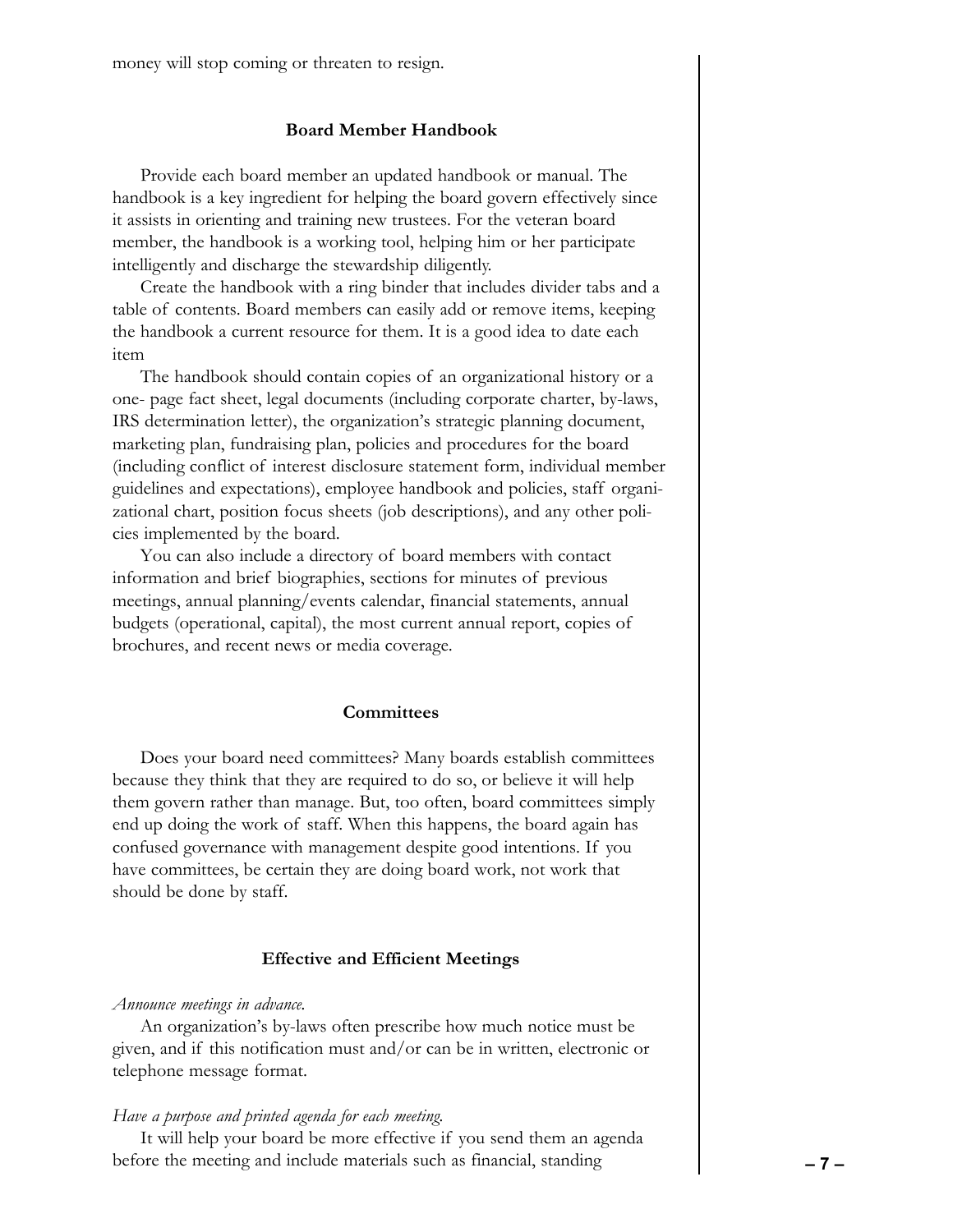committee, and executive director's reports, and proposed resolutions.

#### *Start meetings on time.*

Waiting for one or two persons to arrive wastes the time of everyone who was prompt. Although this practice is done to be thoughtful to those who are late, it disrespects every person who arrived on time. Consider this: If you wait 15 minutes to start a meeting, and 10 people are already there, you've wasted the equivalent of two and a half hours. Obviously, if you do not have an a quorum to conduct business at the announced start time, you will have to wait, or decide to reschedule the meeting.

## *Set an adjournment time*

The old saying is true: meetings expand to whatever time is available. If you do not set a time for adjournment, meetings tend to go on until people finally begin excusing themselves! The board can always adjust an adjournment time when the agenda is presented or later, in the meeting, if needed.

Some seasoned leaders suggest meetings be no longer than two hours. If you must meet longer, schedule breaks or design the meeting as a series of one hour sessions.

One expert's favorite tip on meetings is three words: Make them short. One way to make this happen is by removing the chairs from the room.

The "stand-up" meeting works well when the meeting purpose involves giving updates, instructions or just transmitting information among staff members. It probably doesn't work as well for board meetings, but the underlying point is worth pondering when planning meetings. And remember this: Researchers at the University of Missouri found that "stand-up" meetings were as productive as "sit-down" meetings. The only difference was that "sit-down" meetings took 34% more time. (*The Tennessean* 19 August 2002 2E)

Along with setting a time of adjournment, it is helpful to assign a time limit for each item on the agenda. Some organizations print these times directly on agenda. Others put this timeline just in the hands of the Chair, who then can monitor discussions and keep the agenda on track. You may also choose to have a place for "other business," "announcements," or "open discussion" at the end of the agenda. This too, should have a time limit established.

#### **Procedures for Meetings**

You don't necessarily need to run meetings strictly by *Robert's Rules of Order*, but board members should be aware of the basic rules of motions, agenda, etc. For training and reference, it would be helpful for an organization to have a copy of a recent, reputable edition of *Robert's Rules of Order*. (See "Further Resources" for information on the latest, complete edition or visit [www.robertsrules.com.\)](www.robertsrules.com)

You can also access the aid of a certified professional parliamentarian by going online to [www.jimslaughter.com.](www.jimslaughter.com) Mr. Slaughter has articles and guidance available for a variety of meeting scenarios.

Whatever the degree of procedural formality chosen, the chairperson **– 8 –**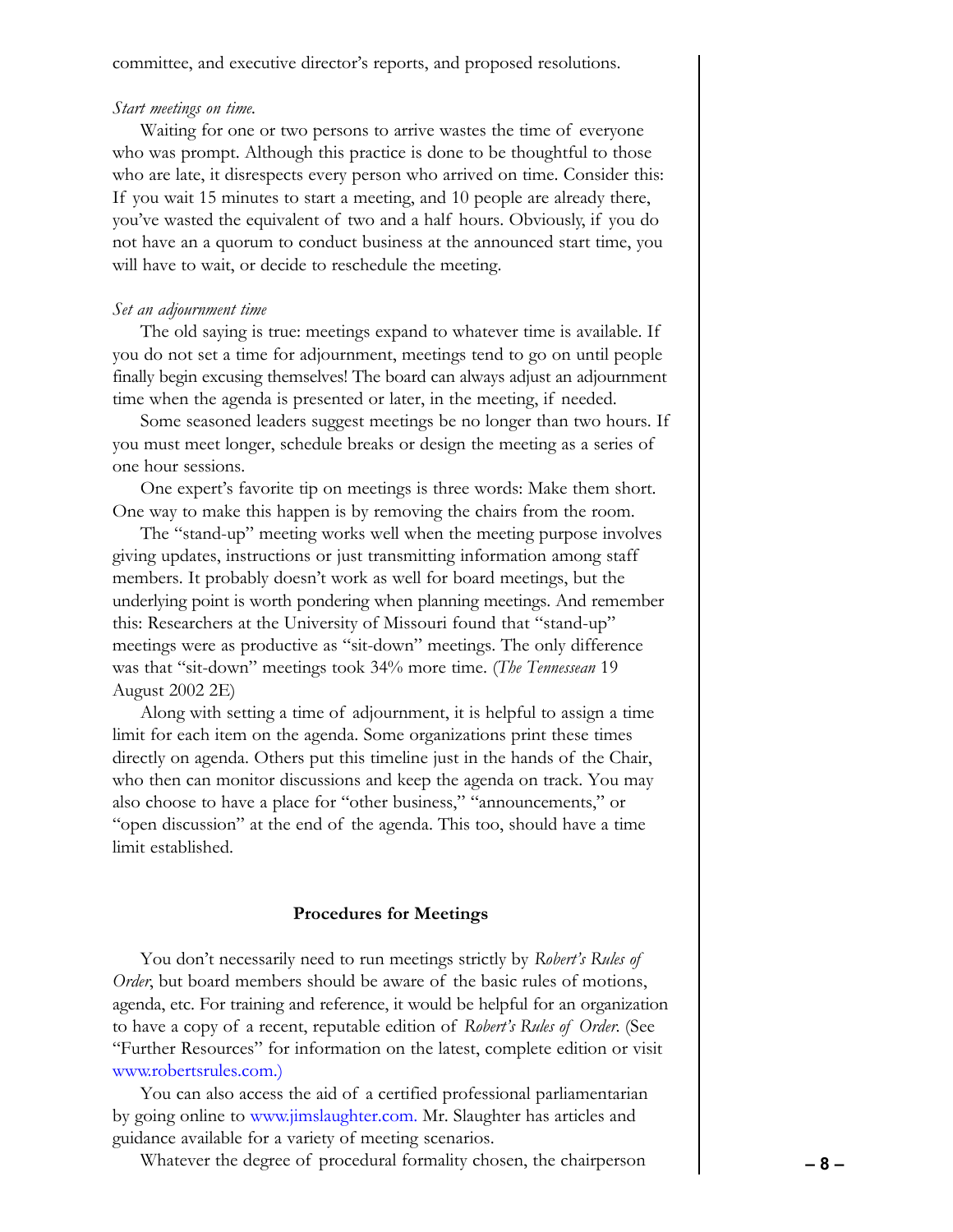will direct or conduct the meeting. The chair will help ensure directors are recognized and participating, summarize decisions, and keep the agenda on schedule.

Here are some additional basic suggestions for effective meetings. These are rudimentary ideas, but, unfortunately, either unknown, little practiced or overlooked by many board members, chairpersons or executives.

#### **Good, Effective Meetings Require Advance Planning**

It is easy to get into a mode of thinking a meeting will run by itself, particularly for those organizations with regular or frequent meetings.

## **Determine the Meeting's Purpose**

Every meeting should have a clearly defined purpose. Some have suggested (to great applause by those of us who seem to spend much of our lives in meetings) that, if you can achieve that purpose some other way, then don't have the meeting!

The purpose needs to be more than "It's the time we always have our regular meeting." People need to understand why they are assembled. Some common reasons for having meetings are:

- To get information to people. Could the nature of the information you need to communicate be done as effectively by mail, email, telephone calls or a conference call?
- To obtain board approval required for a decision outside the executive's already delegated authority.
- To address a significant crisis that could, if ignored, negatively affect the organization's owners, stakeholders and mission effectiveness.
- To assign tasks to individuals or committees. Can this be done as effectively another way?
- To exercise the board's trustee and governance responsibilities for the organization (see ["Responsibilities of the Board"\).](#page-2-0)

#### **Before the Meeting**

To repeat! Send notices. Send notices as reminders, even if your organization sets the meeting calendar in advance for the whole year (e.g., second Tuesday of each month). These reminders can be sent by email, fax or postal card. A phone call is also useful because it may allow you to discover any concerns a director may have on his or her mind apart from the formal agenda.

Seek commitments on attendance before the meeting date. Set a deadline for taking a final count. This way you can detect a lack of an *a quorum* that may indicate a cancellation or rescheduling of the meeting and avoid inconveniencing those directors who were planning to attend.

Be certain all responsibilities for the actual meeting are delegated and accepted such as, "What individuals or committees are reporting?", and "Are **– 9 –**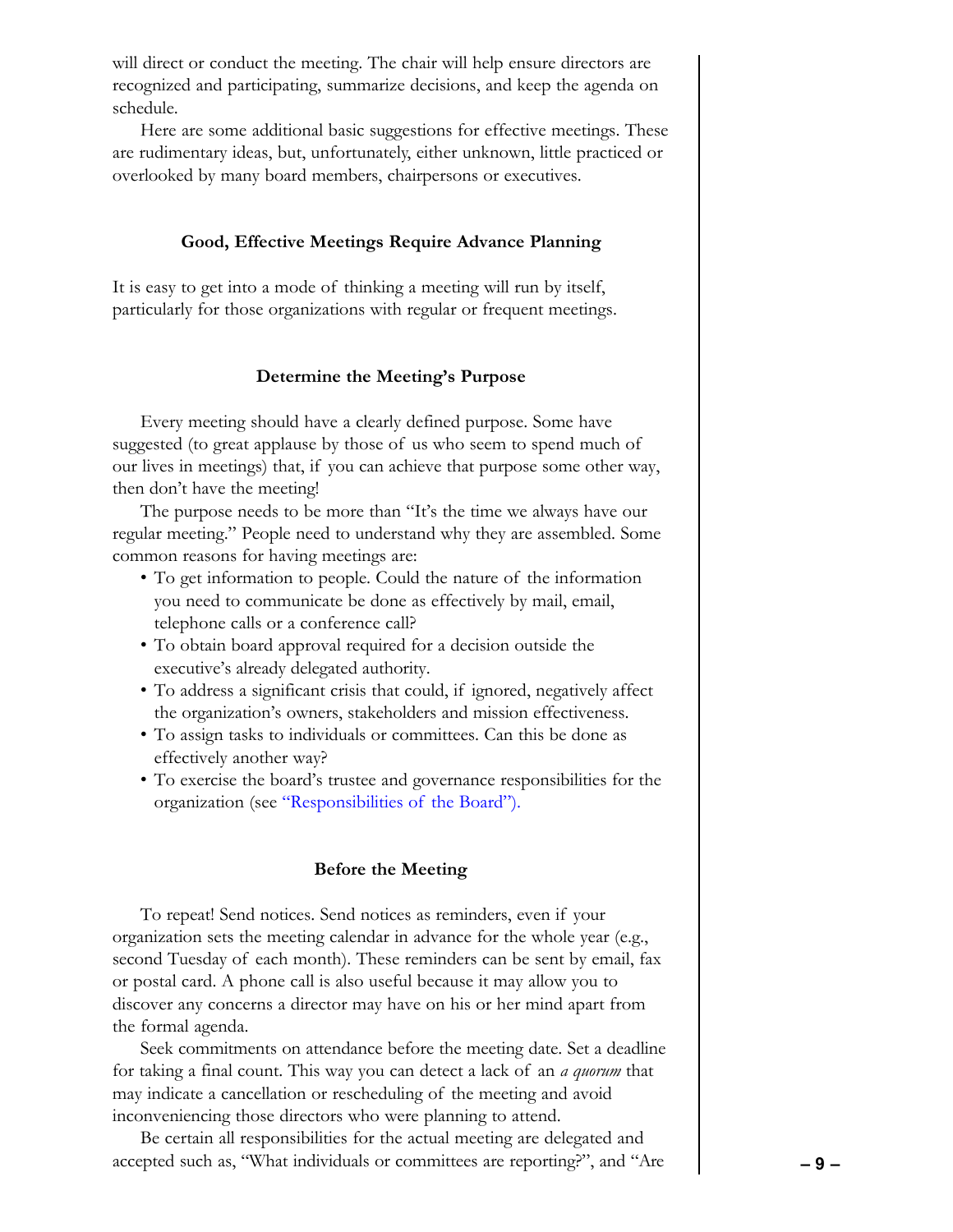they prepared and comfortable making the report/presentation/proposal?" Or "Who is in charge of refreshments, if offered?" "Who will take board minutes?" If the chair is absent, "Who will lead the meeting?"

## **Ending the Meeting**

At the conclusion of the meeting, directors should sense that the intended purpose of the meeting was reached. Some experts like the idea of making certain each person attending leaves with an assignment, knowing what the next appropriate step is both personally and for the organization. Express appreciation to the chair and those who assisted in various aspects of the meeting's planning and implementation.

#### **Evaluation**

The chairperson and chief executive, or maybe the entire executive committee, will want to evaluate the meeting either immediately following adjournment or sometime within 48 hours. Discuss what went well, and what could be improved next time. Remind the Board secretary or paid staff responsible for writing, printing and distributing the minutes to promptly prepare the minutes from the notes taken at the meeting. A good goal is to have minutes distributed to board members within one week of the meeting.

#### **Minutes of Meetings**

Many nonprofit organizations make the mistake of including too much detail in the minutes of their meetings. Minutes should reflect actions and decisions made, not necessarily every detail of discussions concerning those decisions. Minutes should, however, include enough detail to show due diligence for the recorded action taken. Minutes should never include thoughtless, casual or potentially harmful remarks a board member makes.

If your organization is incorporated, the minutes are official records of the corporation's actions. They should be considered public records and can be subpoenaed in the case of legal action initiated against the organization, and thus reflect on each trustee.

Word processing programs allow you to create templates. You could make one to be your standardized format for minutes. You might also create a "fill-in-the-blanks" form that the secretary could use during the meeting to record notes by hand and then later type official minutes from this "note taking outline."

Minutes should always state the organization's name, the date and time of the meeting, the nature of the meeting (regular, special, annual), and, who called it to order. Include names of each board member attending, those members absent, and any guests; a declaration of *a quorum*; results of votes on action items and names of any persons abstaining or dissenting. Most minutes include the names of those making motions. It is not necessary, however, to record those who "second" a motion. It is also **– 10 –**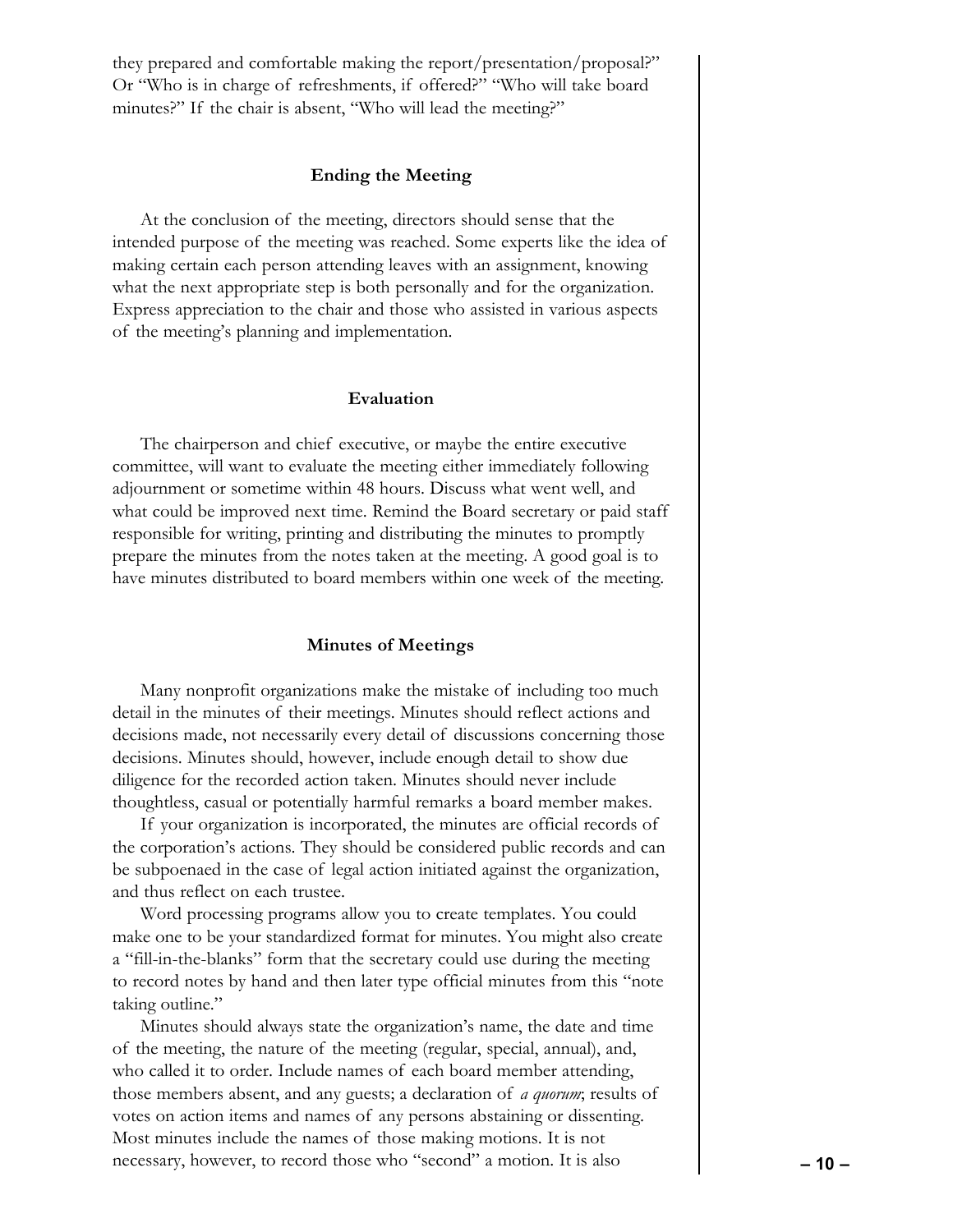unnecessary to make and pass motions to "receive" each report if it appears on the agenda. When the board approves the agenda, it agrees to receive the report at that particular time in the order of business. After the board hears such reports, the chair may note that "the report is filed."

Should a report require some board action it is appropriate to make a motion to "adopt" or "accept" the report. If this motion passes, it means the organization has taken action on every part of the report since the Board adopted the entire report. Frequently, the real intent is to adopt some particular portion of the report that proposes Board action. If so, the motion should be restricted to that part of the report for which action is proposed.

If the Board decides to operate by general or unanimous consent, the minutes should state this on any actions so taken. Minutes can also include reports or portions of them. If the Board wishes these to be part of its records of official action, it would order them "entered into the minutes." (Standing committee reports are placed on file by the secretary.) Finally, the minutes should note the time the meeting ends and be signed by the secretary. However, the traditional phrase "respectfully submitted" is not necessary.

Standard resolutions for actions common to all corporations (e.g., opening a bank account, leasing a car, renting facilities) are in many of the "how to" books available. You can find samples of appropriately written minutes in most editions of *Robert's Rules of Order*, and in some of the "how to" books and online sources listed under ["Further Resources."](#page-11-0)

## **Corporate Record Book**

The board should have access to an official binder that includes incorporation papers, charter, by-laws, minutes, and resolutions of all official meetings.

Office supply stores and companies who specialize in helping people form corporations sell formal, sometimes leather bound, corporate record books. These are fine, but you usually do not need to go to the expense for this type of record book. You can use any binder and make your own divider tabs.

This book is usually kept at the principal office of the corporation.

#### **Conclusion**

The Board's ability to govern effectively requires an understanding of the differences and relationships between management and governance. The Board, through polices established, demonstrates its effectiveness and determines the organization's direction. Carver states that "policies…generated by the board, not parroted or approved by it, get at the very soul of governance. If the board's wisdom is not reflected in these policies, a central feature of real board leadership has been missed." (CarverGuide 1:7) And the opportunity for truly governing effectively toward a desired direction is jeopardized. Likewise, a board can fool itself into believing it is governing because it has policies and procedures in place that help things run efficiently. But it may **– 11 –**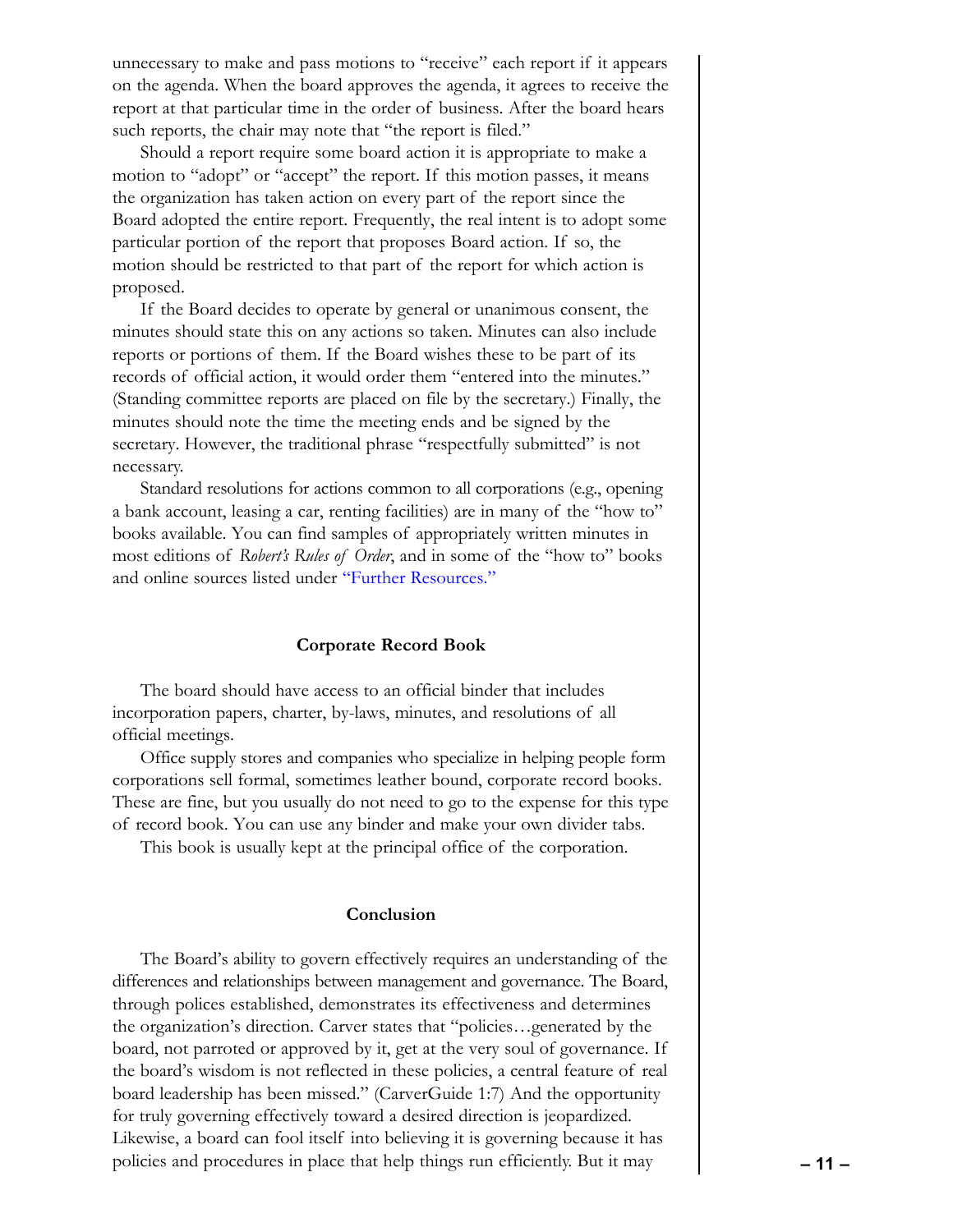<span id="page-11-0"></span>be doing efficiently what doesn't really need to be done at all, confusing "means" for "ends."

The disciplined work of a governing board is neither easy nor unimportant. The labor is worth the effort in helping an organization effectively reach its intended end. And in this process, Jesus' prayer that the Father's "will be done on earth, even as it is in heaven," can be significantly enhanced by a board process that effectively serves the mission for which God has called it.

# **Further Resources**

# *Incorporating*

*The 12 Steps Program: Steps to Starting a Compassionate Ministry Center.* Oliver R. Phillips.<www.nazarenecompassion.org>

T*he Corporate Minutes Book: A Legal Guide to Taking Care of Corporate Business, 2nd Edition.* Anthony Mancuso. (Berkeley: Nolo. 2002)

*How to Form a Nonprofit Corporation, 5th Edition.* Anthony Mancuso. (Berkeley: Nolo. 2002).<www.nolo.com>

# *Board & Organizational Development*

"Free Management Library (sm)".<www.managementhelp.org>

Masterplanning Group International PO Box 952499 Lake Mary, FL Tel: 407.330.2028 <www.MasterplanningGroup.com>

Towel & Basin Ministries PO Box 101393 Nashville, TN 37225 Tel: 615.226.7668 <www.TowelandBasin.org>

# *Executive Search Process & Executive Coaching*

KindomCareers.com Brentwood, TN 37027 Tel: 888.207.2306 <www.KingdomCareers.com>

Masterplanning Group International PO Box 952499 Lake Mary, FL Tel: 407.330.2028 <www.MasterplanningGroup.com> **– 12 –**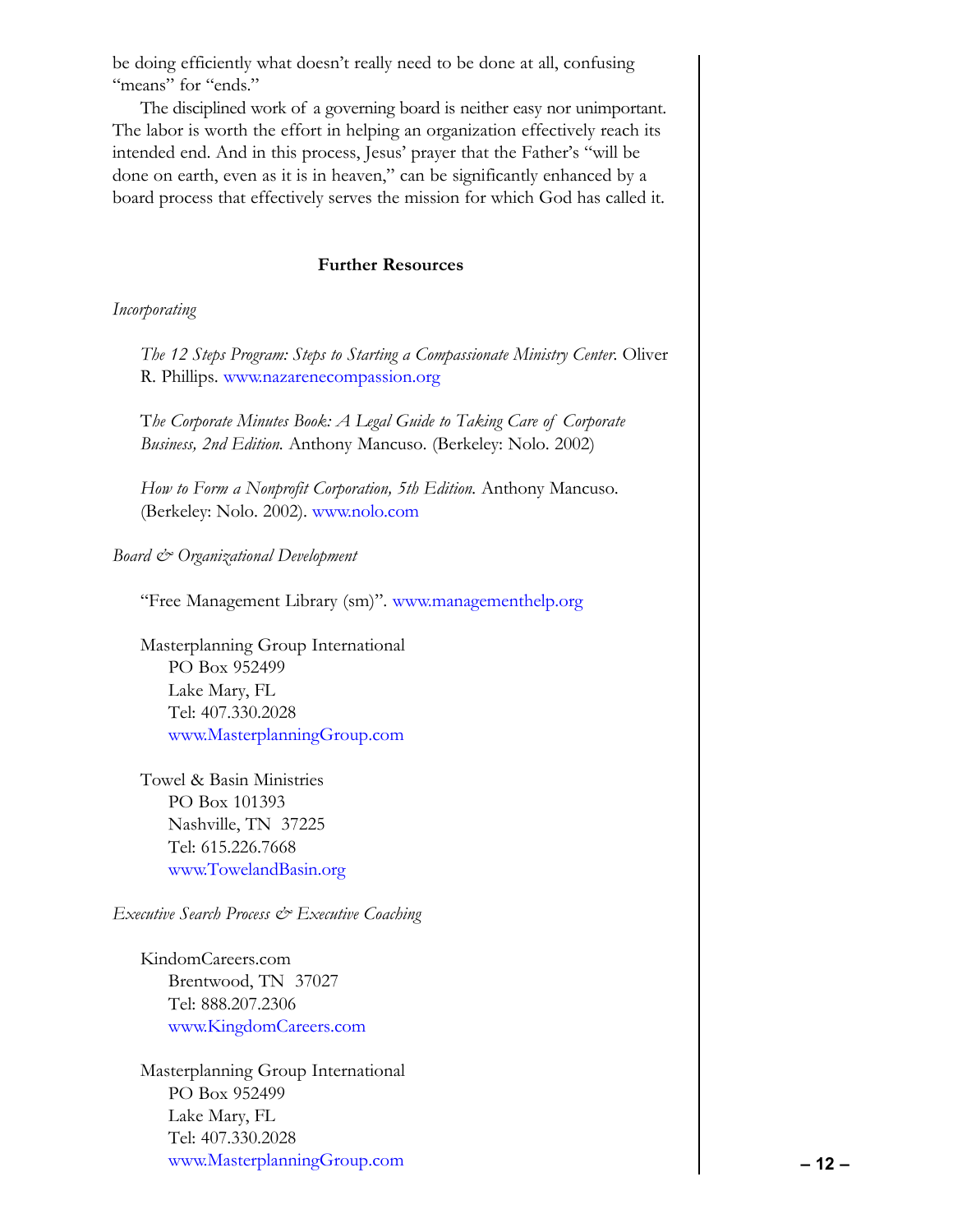Pacific Grove Group. 144 Second Ave. North, Suite 200 Nashville, TN 37201 Tel: 615.248.2483 www.pacificgrovegroup.com

# *Fund Raising*

*The Board Member's Guide to Fund Raising: What Every Trustee Needs to Know About Raising Money*. Fisher Howe. (Jossey-Bass)

For other books and publications on boards and fund raising, see BoardSource under "Governance & Management"

Berkey Brendel Sheline 60 Shiawassee Ave. Suite G Akron, OH 44333 Tel: 330.867.5224 <www.servantheart.com>

Monarch Stewardship Group 144 Second Ave. North, Suite 200 Nashville, TN 37201 Tel: 615.248.9998 www.monarchstewardshipgroup.com

For links to other companies that specialize in various aspects of fund raising see Christian Management Association under "Governance & Management"

# *Governance & Management*

*Boards That Make A Difference: A New Design for Leadership in Nonprofit and Public Organizations*. John Carver. (Jossey-Bass, 2nd Edition. 1997)

BoardSource (formerly National Center for Nonprofit Boards) 200 L St., NW, Suite 510 Washington, DC 20036 Tel: 202.452.6262 <www.boardsource.org>

Carver Governance Design, Inc. PO Box 13007 Atlanta, GA 30324 Tel: 404.728.9444 <www.carvergovernance.com>

# CarverGuide Series on Effective Board Governance

- 1. Basic Principles of Policy Governance
- 2. Your Roles and Responsibilities as a Board Member  **13 –**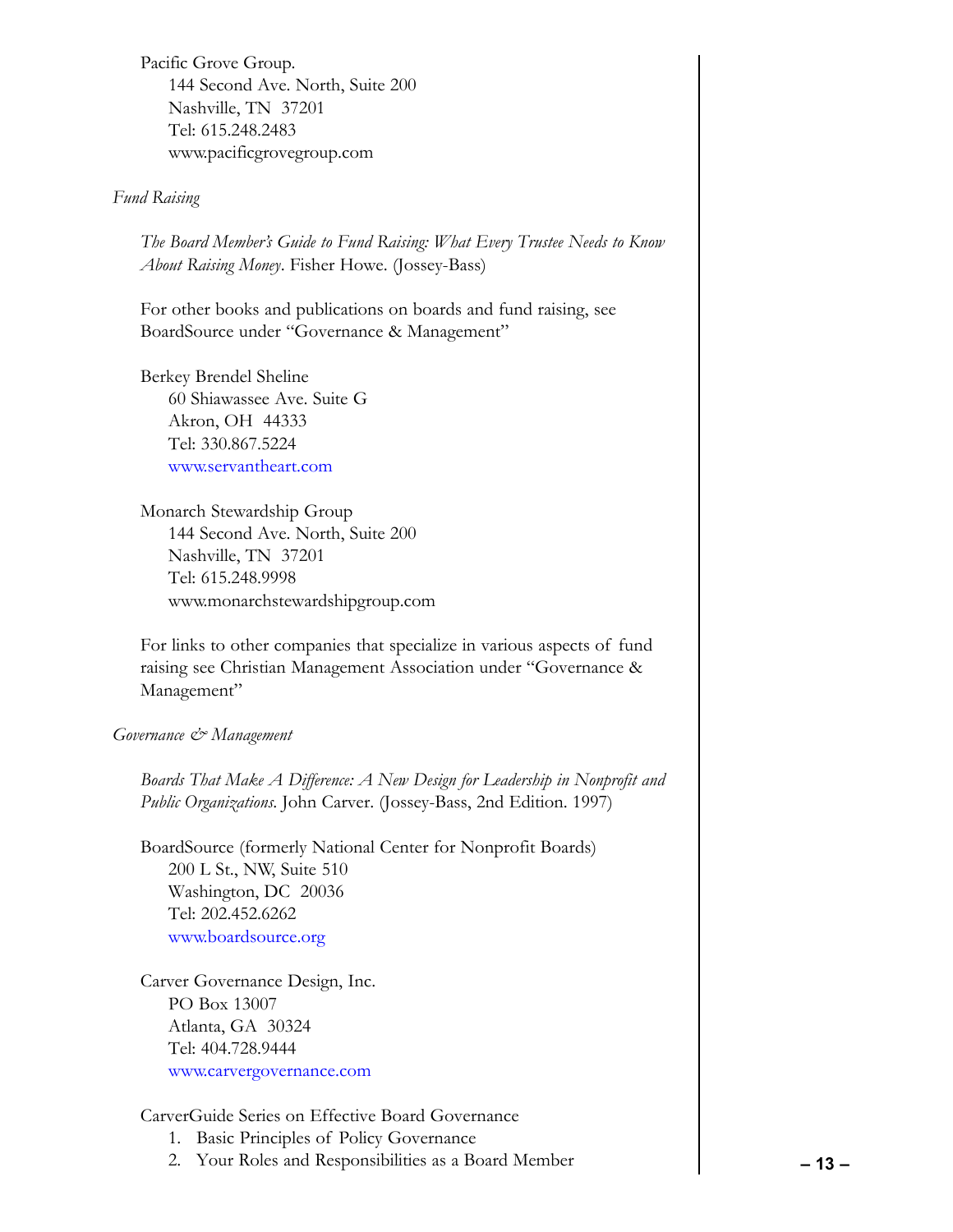- 3. Three Steps to Fiduciary Responsibility
- 4. The Chairperson's Role as Servant-Leader to the Board
- 5. Planning Better Board Meetings
- 6. Creating a Mission that Makes a Difference
- 7. Board Assessment of the CEO
- 8. Board Self-Assessment
- 9. Making Diversity Meaningful in the Boardroom
- 10. Strategies for Board Leadership
- 11. Board Members as Fund-Raisers, Advisers, and Lobbyists
- 12. The CEO Role Under Policy Governance

All by Jossey-Bass

<www.josseybass.com>

Christian Management Association PO Box 4090 San Clemente, CA 92674 Tel: 949.487.0900 <www.CMAonline.org>

CompassPoint for Nonprofit Services 706 Mission St., 5th Floor San Francisco, CA 94103 Tel: 415.541.9000

<www.compasspoint.org>

Publishes a free monthly e-newsletter for board members called Board Café. To subscribe, send a blank email to boardcafe-on@lists.compasspoint.org

*The Complete Guide to Nonprofit Management, Second Edition.* Smith, Bucklin & Associates. (John Wiley & Sons, Inc. 2000)

*The Effective Board Member.* Bobb Biehl & Ted Engstrom. <www.MasterplanningGroup.com>

Free Management Library (SM) <www.managementhelp.org>

Governance Series from BoardSource (updated 2003)

- Ten Basic Responsibilities of Nonprofit Boards
- Financial Responsibilities of Nonprofit Boards
- Structures and Practices of Nonprofit Boards
- Fundraising Responsibilities of Nonprofit Boards
- Legal Responsibilities of Nonprofit Boards
- The Nonprofit Board's Role in Setting and Advancing the Mission
- The Nonprofit Board's Role in Planning and Evaluation
- How to Help Your Board Govern More and Manage Less
- Leadership Roles in Nonprofit Governance

(BoardSource 2003. See contact information above.)